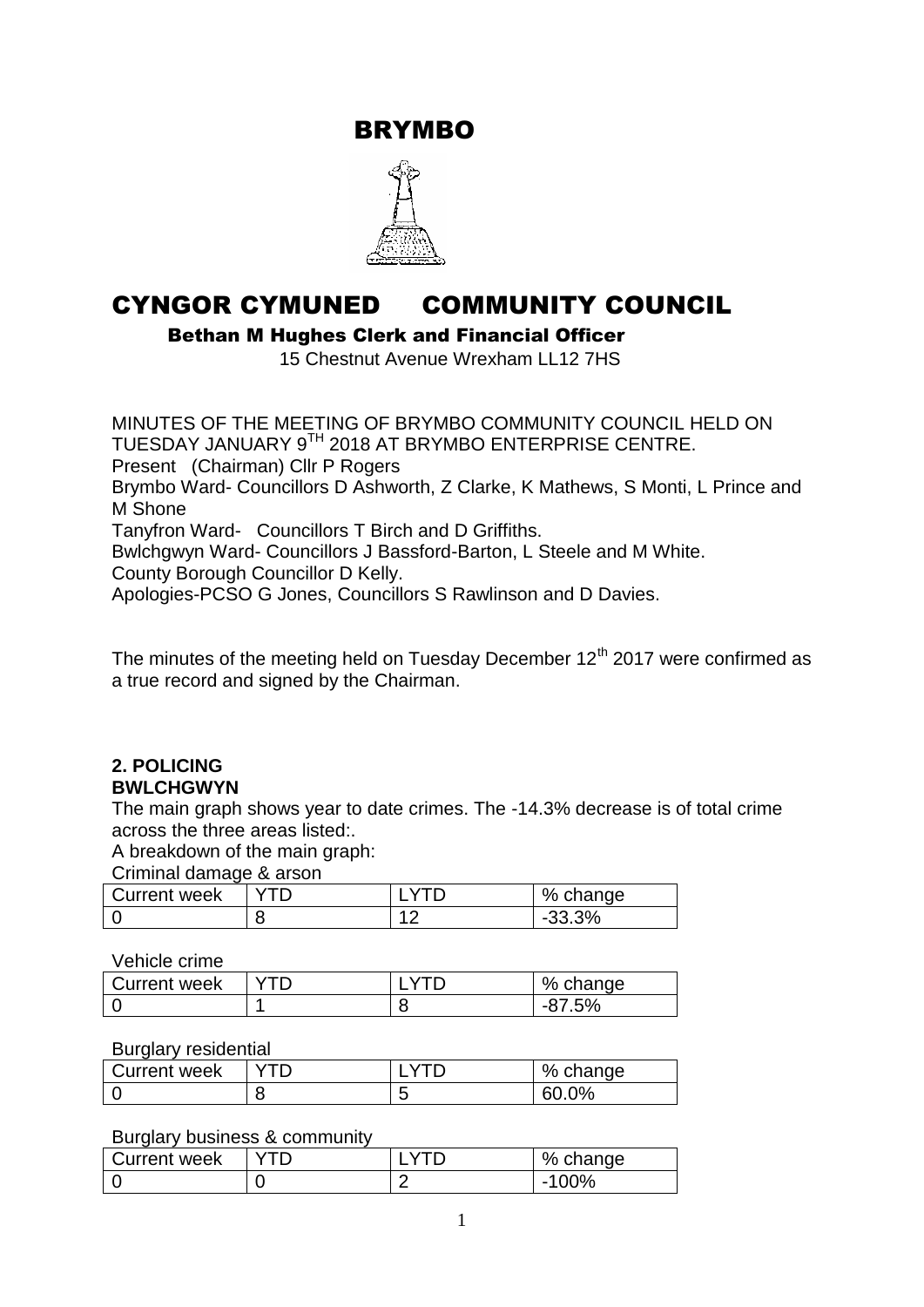Theft & handling

| <b>Current week</b> |  | %<br>change |
|---------------------|--|-------------|
|                     |  |             |

ASB for December 2017 - 1 Personal – 0 Nuisance – 1 Environmental – 0



# BRYMBO AND TANYFRON

WRW 15 Brymbo and Tanyfron - Main graph which shows year to date crime. The increase in percentage of total crime in the ward is due to pervious months Burglary residential / Theft and Handling relating to Power Tools stolen from sheds and garages.

### Criminal damage & arson

| Current week |    | % change |
|--------------|----|----------|
|              | 33 | -21.4%   |
|              |    |          |
| .<br>$\sim$  |    |          |

December– Nil

Vehicle crime

| .            |  |        |
|--------------|--|--------|
| Current week |  | change |
|              |  |        |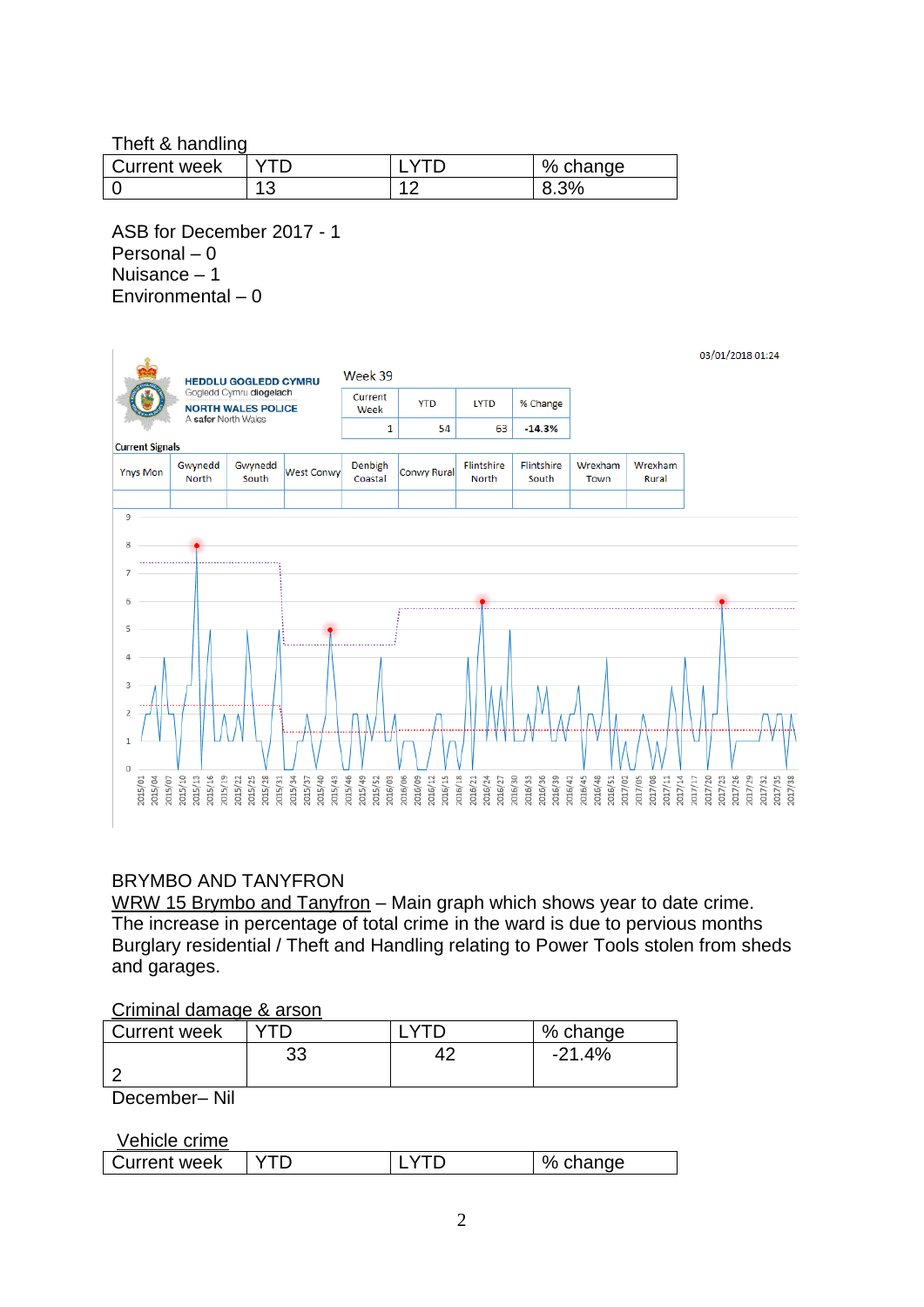| . . | יספ פפ<br>LL. L 70 |
|-----|--------------------|
|     |                    |

December– Nil

#### Burglary residential

| <b>Current week</b> |    | % change |
|---------------------|----|----------|
|                     | ົາ | 133.3%   |
|                     |    |          |
|                     |    |          |

December– Nil

### Burglary business & community

| <b>Current week</b> |  | % change |
|---------------------|--|----------|
|                     |  | $0.00\%$ |
| December-Nil        |  |          |

#### Theft & handling

| $11011$ $\alpha$ $11011$ $\alpha$ |  |  |            |
|-----------------------------------|--|--|------------|
| Current week                      |  |  | % change   |
|                                   |  |  | 9%<br>188. |





06/01/2018 01:17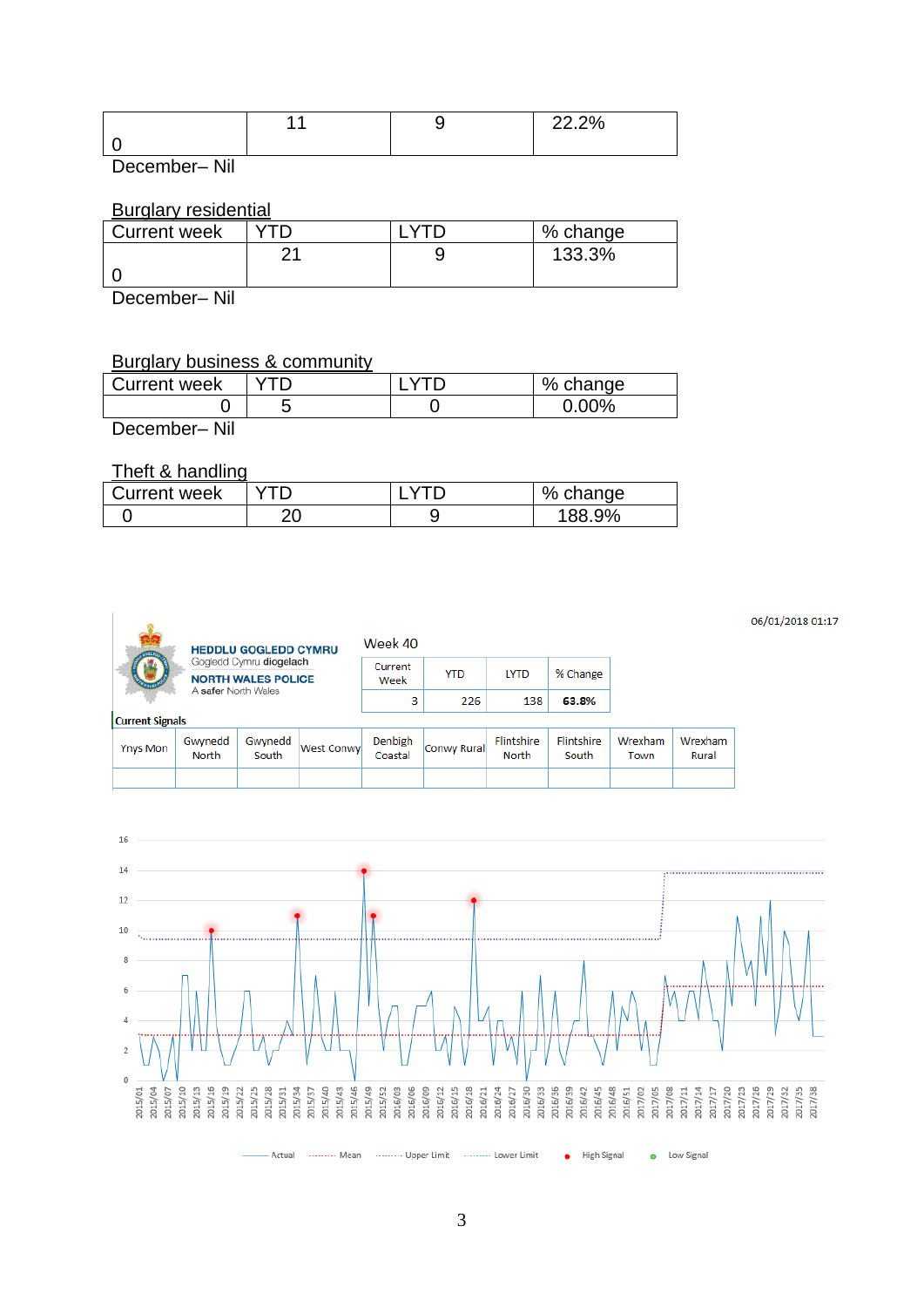December– 6/12/2017 High Street (Parcel left by Courier), 25/12/2017 Bryn y FFynnon (Car keys)

ASB for December 2017 – 5/12/2017 St Albans Road Tanyfron (neighbours), 8/12/2017 Cheshire View (snowballs) 9/12/2017 Cheshire View (snowballs) x2, 10/12/2017 Phoenix Drive (snowballs), 12/12/2017 Fairfield (snowballs), 12/12/2017 Bloom Avenue (snowballs), and 14/12/2017 Cambrian Court Railway Road (snowballs), College Fields Tanyfron (Drunk)

PCSO Jones had sent his apologies as it was his rest day.

The Chairman said that anti-social behaviour had decreased over the Christmas period and Highways had been pro-active over the New Year.

Cllr Shone noted an increase in burglaries over the period. Cllr Kelly told members that there had also been an increase in diesel theft recently. Also a vehicle had been taken after a house break in the previous night.

# 3. COUNTY BOROUGH COUNCILLOR'S REPORTS

Cllr Kelly told members that he was still looking into the situation of limited bus services after the closure of D Jones. He said the service to Minera and Bwlchgwyn was limited to a day time service at present. Cllr Rogers told members that the Arriva depot. Was full to capacity at present and therefore meant they could not offer to take on more routes. He said it was very difficult to find operators who were willing to take on new routes. Cllr Kelly said that bus services throughout wales were in meltdown at the moment with the situation being similar across the country. Cllr Kelly advised the Councillors of Bwlchgwyn to consider the application for funding for Bwlchgwyn cabin crew carefully as BCC had been very generous to the organisation over previous years. He said that the Environmental Budget for the village should be spent for the benefit of all residents. He said that members should consider the implications of donating a large sum of the fund to one organisation. Cllr Rogers told members that there was a piece of land in Tanyfron that was being cleared with trees being removed etc. He had at that moment via e-mail received information that the land was possible not registered to Brymbo Developments as was originally thought. The e-mail said that they would seek clarification and get back to him. WCBC were also looking into the situation in case of a breach of planning regulations.

# 4. ROADS

Cllr Rogers said that WCBC had made a very good job of trimming trees on Heritage Way and Blast Road.

5. BUS SHELTER SERVICES AND STOPS No further information.

# 6. PLAYING FIELDS AND PLAYGROUNDS

Cllr Rogers told members that the play equipment for the Tanyfron play area had been ordered and work should be completed by the Easter holidays. Cllr Rogers said that a few issues needed to be resolved at Bronwens Green to enable the sub-committee to move forward with the improvements on the site. Cllr Prince had worked hard in obtaining 3 quotes for a container. The cheapest quote came in at £1975.00 & VAT. Cllr Birch proposed, and Cllr Mathews seconded that this quote be accepted. A vote was taken. All were in favour. Cllr Rogers said that there had been a problem with fly-tipping and site maintenance. He requested a sub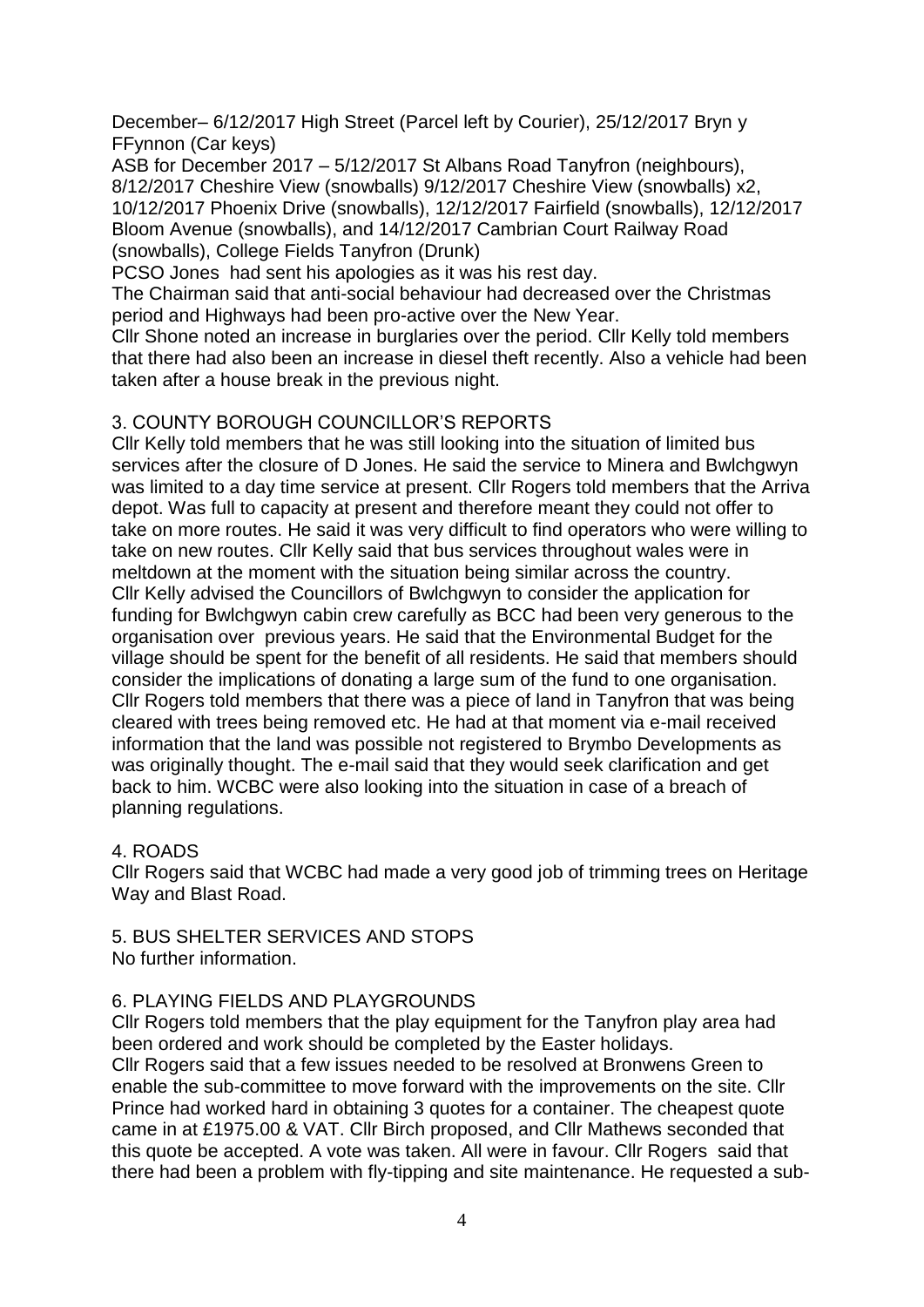committee meeting be set up to discuss the options available with regards to regular litter clearance. Cllr Rogers said that the sub-committee would review all other things that needed upgrading in order that the job is done properly and the site is easier to maintain in future. The sub-committee would bring the proposals back to the full Council.

### 7. FOOTPATHS/LIGHTING

Cllr White had obtained a quote for a new lamp outside Bwlchgwyn School. The cost for this was £840.50. Cllr Steele proposed and Cllr Prince seconded that the lamp be financed from the lighting budget. A vote was taken. All were in favour.

### 8. WAR MEMORIAL

Cllr Bassford-Barton told members that the War Memorial in Bwlchgwyn needed addressing. The Clerk said that an agreement had been made in November for the Councillors to advise the CC of what work needed doing. She requested that a list be provided in order that the works needed could be reviewed.

9. PLANNING DEMOLITION OF EXISTING CONSERVATORY AND ERECTION OF SINGLE STOREY REAR EXTENSION AND INTERNAL ALTERATONS P/2017/0833 APPEAL TY CARREG VICARAGE ROAD BRYMBO-No observations.

CONVERSION OF OUTBUILDING TO RESIDENTIAL USE 1 DWELLING TOGETHER WITH SINGLE GARAGE AND EXTENSION TO GRAIGWEN **FARMHOUSE** GRAIGWEN FARM BRYMBO ROAD BWLCHGWYN P/2017/1061-No observations.

CHANGE OF USE OF LAND TO CREAT EXTENSION TO EXISITING RESIDENTIAL CARAVAN SITE 4 NO .PITCHES FOR THE PURPOSE OF OCCUPATION OF THE APPLICANT AND DEPENDANTS AS IDENTIFIED IN PLANNING APEAL REF :APP H/ 6955/A/16/3144761 FORMER STABLES B5101 SOUTHSEA WREXHAM P/2018/004-Observations made.

ERECTION OF TEMPORARY DWELLING IN CONNECTION WITH FARMING ENTERPRISE (IN RETROSPECT) THE FLASH GLASCOED ROAD BWLCHGWYN WREXHAM P/2018/0011 Observations made

# 10. QUARTERLY ACCOUNTS

The Clerk had prepared a detailed account of the last quarter. All income and expenditure was listed. The Clerk gave all members a copy of the accounts. The Chairman and RFO signed the bank reconciliation.

# 11. ARGOED PLAY AREA

Cllr Rogers told members that approx. £13,000.00 was due from a housing development to invest in a play area in Cheshire View. He also told members that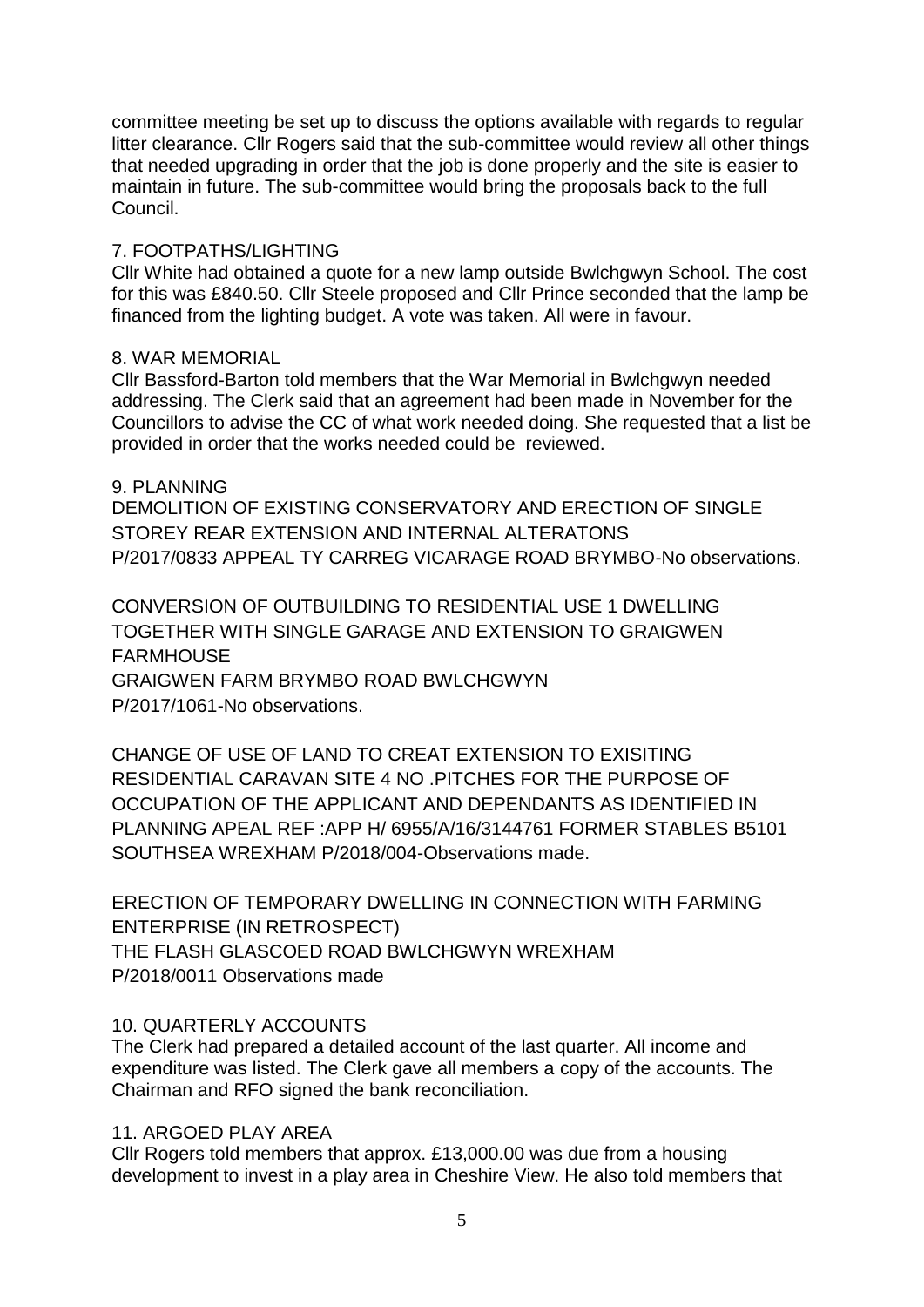Mountain View play area was deteriorating and would need money spent on it. WCBC were looking at what essential items needed repairing and improving on in both areas which would add value. As a result of vandalism at Argoed, spending would need to be made to improve the site and make it safe. Cllr Shone said that if it was an asset that belonged to WCBC and the CC could not spend its revenue on funding this. Cllr Rogers said if the CC did not fund the maintenance the play area would be removed. Cllr Kelly clarified this and said that if new equipment was needed the onus would be on the CC to supply it. Cllr Kelly said as times had changed the rubber flooring that had been used in the past was now a liability. There were now other surface materials which were safer and more vandal proof. Cllr Rogers said that the damage to the fencing alone could cost up to £8900.00 and to make the surface safe another £200.00. WCBC were looking into this as well. Cllr Shone said that if the CC were duty bound to financing the play areas the assets should be transferred to the CC and placed on the asset register for insurance purposes. Cllr Rogers said that members should wait for WCBC to come back with further costing's in order that members could discuss this further.

# 12. DONATIONS

2 requests had been received. The donation budget had £900.00 remaining for the financial year. The first donation was to Nightingale House and the second to Family and Friends.

Cllr Shone proposed, and Cllr Griffiths seconded that the remaining budget be split between both charities.

A donation of £450.00 should be made to each.

A vote was taken. All were in favour.

A request from Bwlchgwyn cabin crew was also considered as they had requested funding of £5873.22 for the purpose of erecting a sheltered area to make full use of outdoor space during the winter months. As this was a large request and exceeded the donation budget, all 3 Bwlchgwyn Councillors had agreed that the funding be granted from the Bwlchgwyn Environmental Fund. As there were insufficient funds available they asked that the remainder of the fund be granted to this organisation. The value of this was £5228.00.Cllr Shone asked if the facility was used by children outside the area. Cllr Kelly said that the children who attended would move to Bwlchgwyn School. Cllr Steele said that the children who attended the club were in the catchment area of Bwlchgwyn School and would therefore enrol at the school. She said that the club also brought employment to the area. Cllr Birch proposed and Cllr Bassford-Barton seconded that the amount of £5228.00 to be granted to the organisation from the Bwlchgwyn Environmental Fund. A vote was taken. All were in favour.

# 13. OFFA STREET BUS SHELTER

Cllr Rogers had received a request from a resident asking for the removal of the bus shelter on Offa Street due to anti-social behaviour. Members said that this shelter was used by many residents as it was on the main bus route. The cost of removing the shelter would have to be met by BCC. No complaints of anti-social behaviour had been made in the last year. Cllr Mathews said that the shelter should not be removed because of anti-social behaviour as anti-social behaviour was happening on play areas and other areas of the village and the answer was not to remove facilities as the problem would merely move elsewhere. Cllr Rogers said that the PCSO had